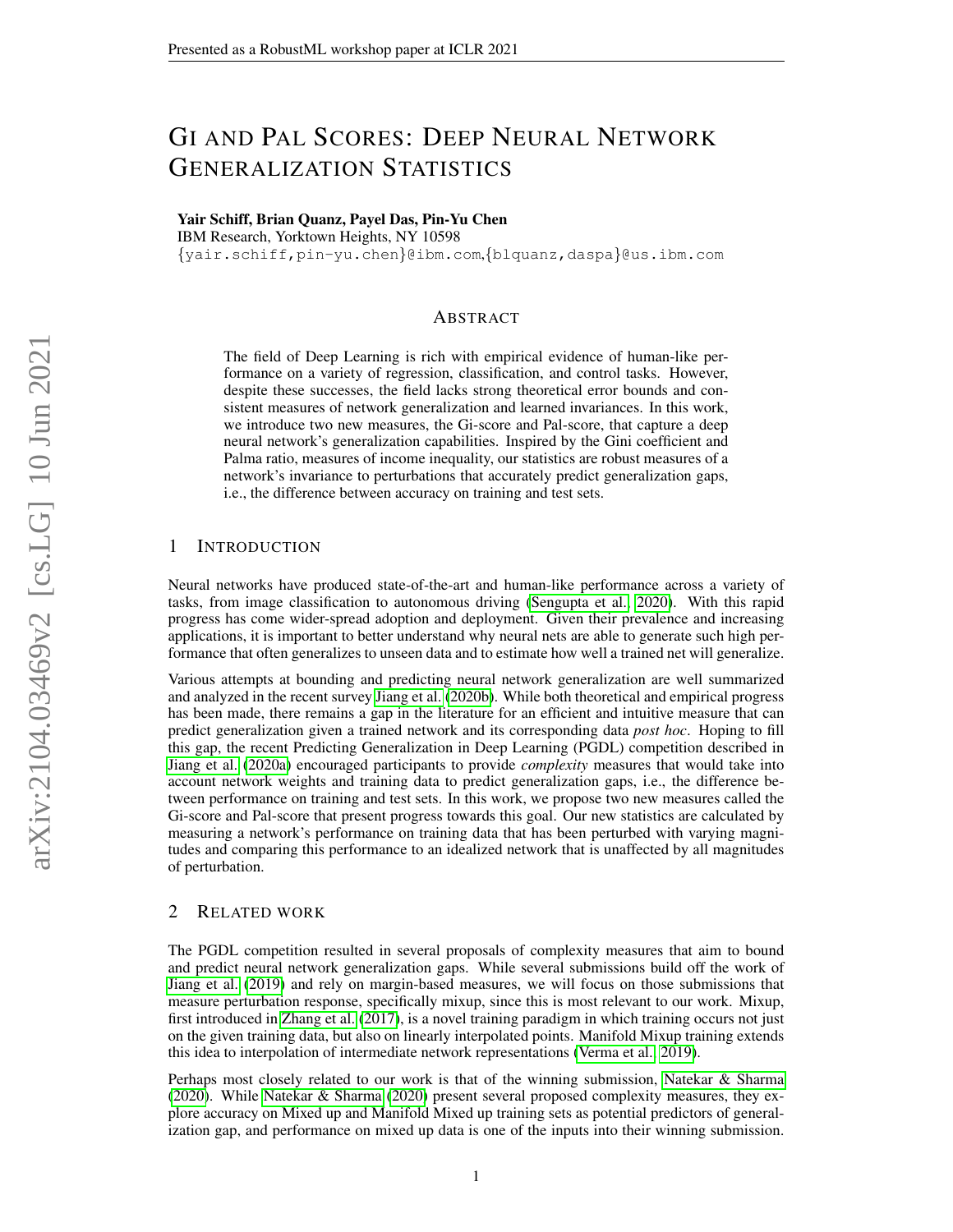[Natekar & Sharma](#page-4-4) [\(2020\)](#page-4-4) mixup data points or intermediate representations within a class, not between classes. While this closely resembles our work, in that the authors are using performance on a perturbed dataset, namely a mixed up one, the key difference is that [Natekar & Sharma](#page-4-4) [\(2020\)](#page-4-4) only investigate a network's response to a single magnitude of interpolation, 0.5. Additionally, we investigate *between*-class interpolation as well. Our proposed Gi-score and Pal-score therefore provide a much more robust sense for how invariant a network is to this mixing up perturbation and can easily be applied to other perturbations as well.

In the vein of exploring various transformations / perturbations, the second place submission [Kashyap et al.](#page-4-5) [\(2021\)](#page-4-5) perform various augmentations, such as color saturation, applying Sobel filters, cropping and resizing, and others, and create a composite penalty score based on how a network performs on these perturbed data points. Our work, in addition to achieving better generalizatiton gap prediction scores, can be thought of as an extension of this submission, because as above, rather than looking at a single magnitude of various perturbations, the Gi-score and Pal-score provide a summary of how a model reacts to a spectrum of parameterized transformations.

## <span id="page-1-0"></span>3 METHODOLOGY

#### 3.1 NOTATION

We begin by defining a network for a classification task as  $f : \mathbb{R}^d \to \Delta_k$ ; that is, a mapping of real input signals x of dimension d to discrete distributions, with  $\Delta_k$  being the space of all ksimplices. We also define the intermediate layer mappings of a network as  $f^{(\ell)} : \mathbb{R}^{d_{\ell-1}} \to \mathbb{R}^{d_{\ell}}$ , where  $\ell$  refers to a layer's depth with dimension  $d_{\ell}$ . The output of each layer is defined as  $x^{(\ell)}$  =  $f^{(\ell)}(x^{(\ell-1)})$ , with inputs defined as  $x^{(0)}$ . Additionally, let  $f_\ell : \mathbb{R}^{d_\ell} \to \Delta_k$  be the function that maps intermediate representations  $x^{(\ell)}$  to the final output of probability distributions over classes. For a dataset D, consisting of pairs of inputs  $x \in \mathbb{R}^d$  and labels  $y \in [k]$ , a network's accuracy is defined as  $A = \sum_{x,y \in \mathcal{D}} \mathbb{I}(\max_{i \in [k]} f(x)[i]) = y / |\mathcal{D}|$ , i.e. the fraction of samples where the predicted class matches the ground truth label, where  $\mathbb{1}(\cdot)$  is an indicator function and  $f(x)[i]$  refers to the probability weight of the  $i^{\text{th}}$  class.

We define perturbations of the network's representations as  $\mathcal{T}_{\alpha}: \mathbb{R}^{d_{\ell}} \to \mathbb{R}^{d_{\ell}}$ , where  $\alpha$  controls the magnitude of the perturbation. For example, adding Gaussian noise with zero mean and standard deviation  $\sigma_\alpha$  to inputs can be represented as  $\mathcal{T}_\alpha(x^{(0)}) = x^{(0)} + \epsilon,$  where  $\epsilon \sim \mathcal{N}(\mathbf{0},\sigma_\alpha \boldsymbol{I}).$  To measure a network's response to a perturbation  $\mathcal{T}_{\alpha}$  applied at the  $\ell^{\text{th}}$  layer output, we calculate the accuracy of the network given the perturbation:  $\mathcal{A}_{\alpha}^{(\ell)} = \sum_{x,y\sim\mathcal{D}} \mathbb{1}(\max_{i\in[k]} f_{\ell}(\mathcal{T}_{\alpha}(x^{(\ell)}))[i] = y) / |\mathcal{D}|$ . The greater the gap  $\mathcal{A} - \mathcal{A}^{(\ell)}_{\alpha}$ , the less the network is resilient or invariant to the perturbation  $\mathcal{T}_{\alpha}$  when applied to the  $\ell^{\text{th}}$  layer. Perturbations at deeper network layers can be viewed as perturbations in an implicit feature space learned by the network.

#### 3.2 CALCULATING THE GI-SCORE AND PAL-SCORE

In our work, we let  $\mathcal{T}_{\alpha}$  be defined as an interpolation between two points of either different or the same class:  $\mathcal{T}_{\alpha}(x) = (1 - \alpha)x + \alpha x'$ , For *inter*-class interpolation, i.e. where where x' is a (random) input from a different class than x, we range  $\alpha \in [0, 0.5)$ . For the *intra*-class setup, i.e. where x and x' are drawn from the same class, we include the upper bound of the magnitude:  $\alpha \in [0, 0.5]$ . While we explored other varieties of perturbation, such as adding Gaussian noise, we found that this mixup perturbation was most predictive of generalization gaps for the networks and datasets we tested. Both mixup perturbations that we tested (intra- and inter-class) are justifiable for predicting generalization gap. We hypothesize that invariance to interpolation *within* a class should indicate that a network produces similar representations and ultimately the same class maximum prediction for inputs and latent representations that are within the same class regions (captured by intra-class interpolation). Invariance to interpolation *between* classes up to 50% should indicate that the network has well separated clusters for representations of different classes and is robust to perturbations moving points away from heavily represented class regions in the data / representations.

To measure a network's robustness to a perturbation, one could simply choose a fixed  $\alpha$  and measure the network's response. However, a more complete picture is provided by sampling the network's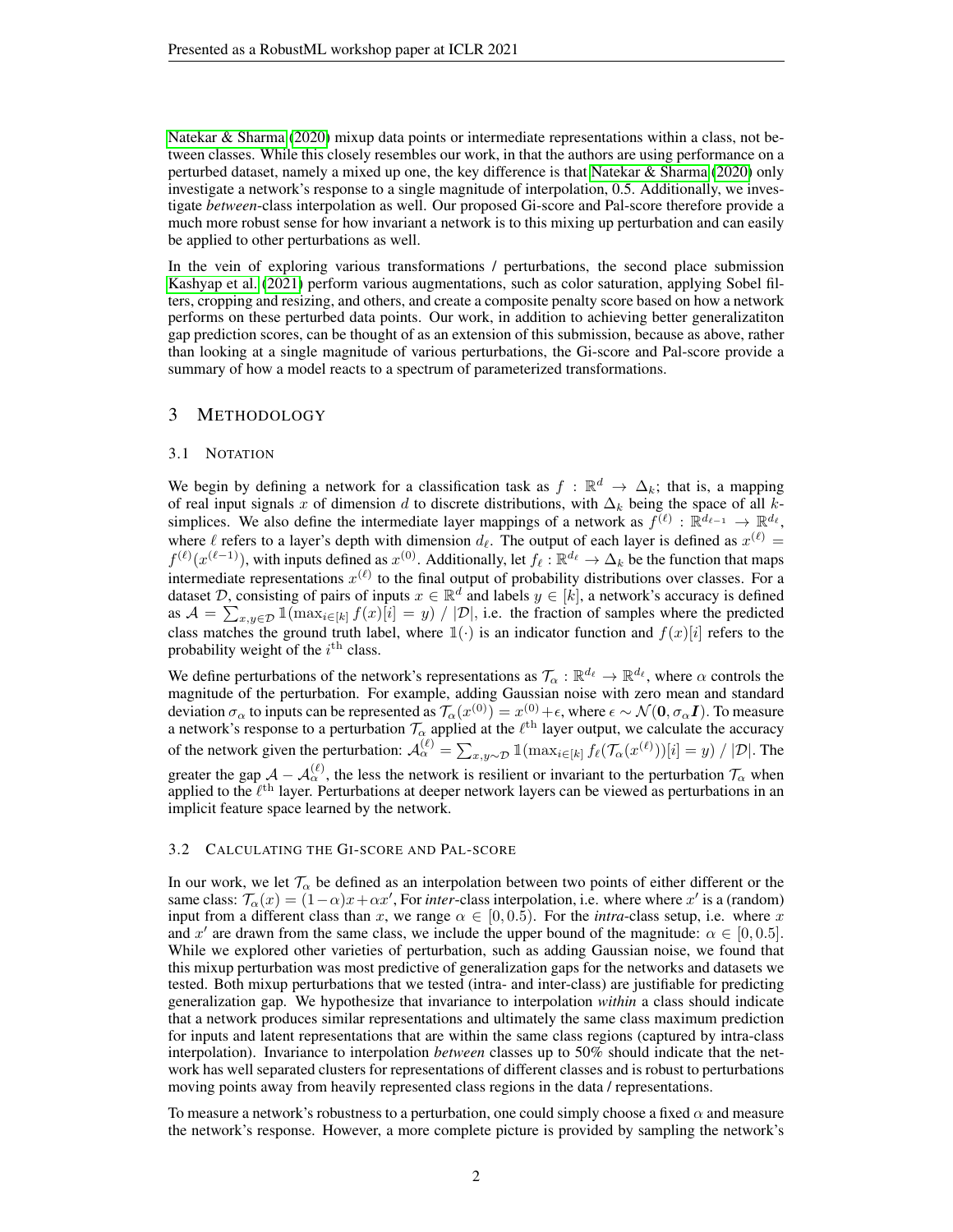response to various magnitudes of  $\alpha$ . In the blue plots in Figure [1,](#page-2-0) we show this in practice. For inter-class mixup ranging from 0 to 0.5, we measure the network's accuracy on a subset of the training set. Only the inputs / layer outputs are mixed up, the label is held constant to test invariance to mixup. We apply this perturbation at various depths, and in Figure [1,](#page-2-0) we display perturbations at the input level  $(x^{(0)})$  and shallowest layer's representation  $(x^{(1)}$ , the layer right after the input). The results is the blue curves seen in Figure [1](#page-2-0) that we refer to as *perturbation-response* (PR) curves.

<span id="page-2-0"></span>

Figure 1: Sample Gi-score and Pal-score calculation for inter-class mixup applied to a VGG-like network trained on CIFAR-10 data. *Perturbation-response curves* (blue) examine the network's response (accuracy on sample of training set) to varying levels of mixup perturbation on inputs:  $x^{(0)}$  (left) and shallowest representations:  $x^{(1)}$  (right). *Perturbation-cumulative-density curves* (red) compare the network to idealized one that would produce 1.0 accuracy regardless of the magnitude of interpolation.

To extract a single statistic from the PR curves in Figure [1,](#page-2-0) we draw inspiration from the Gini coefficient and Palma ratio, two distinct measures of income inequality that compare wealth distribution of a given economy with that of an idealized economy [\(Cobham & Sumner, 2013\)](#page-4-6). Namely, we compare a network's response to varying magnitudes of perturbations with an *idealized* network: one whose accuracy is unaffected by the perturbations. The idealized network therefore has a PR curve that starts and remains at accuracy 1.0 regardless of the magnitude  $\alpha < 0.5$ .

This comparison is achieved by creating a new graph that plots the cumulative density integral under the PR curves against the magnitudes  $\alpha_i \in [0, 0.5)$ :  $\int_0^{\alpha_i} A_{\alpha} d\alpha$ . This produces what we call *perturbation-cumulative-density* (PCD) curves seen in red in Figure [1.](#page-2-0) For the idealized network whose PR is identically equal to 1 for all  $\alpha$ , this PCD curve is just the 45 $\degree$  line passing through the origin. Finally, the Gi-score (named for the Gini coefficient it draws inspiration from) is calculated by taking the area between the idealized network's PCD curve and that of the actual network. The Pal-score (named for the Palma ratio it draws inspiration from) is calculated by dividing the area for the largest top 60% of perturbation magnitudes by the area for the bottom 10%. This allows us to focus on variations on the upper and lower ends of the perturbation magnitude spectrum, ignoring the middle perturbations that might not vary as widely across networks.

### 4 RESULTS

We calculate our Gi-score and Pal-score on a corpus of trained networks and their corresponding datasets provided in [Jiang et al.](#page-4-2) [\(2020a\)](#page-4-2). The networks from this competition span several architectures and datasets. Namely, there are VGG, Network-in-Network (NiN), and Fully Convolutional (Full Conv) architectures. The datasets are comprised of CIFAR-10 [\(Krizhevsky et al., 2009\)](#page-4-7), SVHN [\(Netzer et al., 2011\)](#page-4-8), CINIC-10 [\(Darlow et al., 2018\)](#page-4-9), Oxford Flowers [\(Nilsback & Zisser](#page-4-10)[man, 2008\)](#page-4-10), Oxford Pets [\(Parkhi et al., 2012\)](#page-4-11), and Fashion MNIST [\(Xiao et al., 2017\)](#page-5-2). The list of dataset-model combinations, or tasks, available in the trained model corpus can be seen in the first two rows of Table [1.](#page-3-0) Across the 8 tasks, there are a total of 550 networks. Each network is trained so that it attains nearly perfect accuracy on the training dataset. For each network, we also know the generalization gap.

As proposed in [Jiang et al.](#page-4-2) [\(2020a\)](#page-4-2), the goal is to find a *complexity* measure of networks that is causally informative (predictive) of generalization gaps. To measure this predictive quality, [Jiang](#page-4-2) [et al.](#page-4-2) [\(2020a\)](#page-4-2) propose a Conditional Mutual Information (CMI) score. For full implementation details of this score, please reference [Jiang et al.](#page-4-2) [\(2020a\)](#page-4-2), but roughly, higher values of CMI represent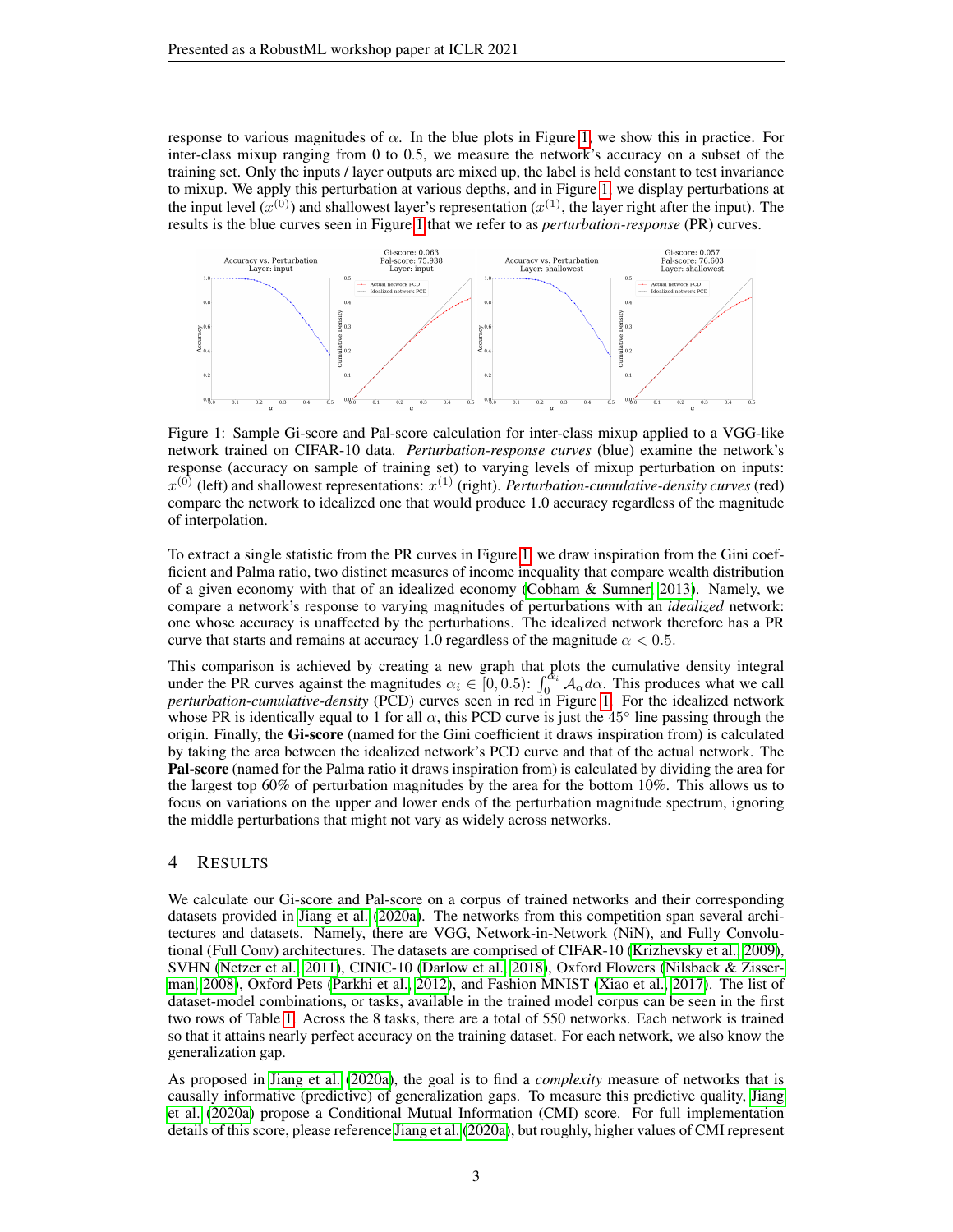greater capability of a complexity score in predicting generalization gaps. In Table [1,](#page-3-0) we present the average CMI scores for all models within a task for our Gi- and Pal-scores compared to that of the winning team [\(Natekar & Sharma, 2020\)](#page-4-4) from the PGDL competition. We also compare our statistic to comparable ones presented in [Natekar & Sharma](#page-4-4) [\(2020\)](#page-4-4) that rely on Mixup and Manifold Mixup accuracy<sup>[1](#page-3-1)</sup>. The winning submission described in [Natekar & Sharma](#page-4-4) [\(2020\)](#page-4-4) uses a combination of a score based on the accuracy of mixed up input data and a clustering quality index of class representations, known as the Davies-Bouldin Index (DBI) [\(Davies & Bouldin, 1979\)](#page-4-12). Using the notation introduced in Section [3,](#page-1-0) the measures from [Natekar & Sharma](#page-4-4) [\(2020\)](#page-4-4) present in Table [1](#page-3-0) can be described as follows: Mixup accuracy:  $\mathcal{A}_{0.5}^{(0)}$ ; Manifold Mixup accuracy:  $\mathcal{A}_{0.5}^{(1)}$ ; DBI \* Mixup:  $DBI * (1 - A_{0.5}^{(0)}).$ 

<span id="page-3-0"></span>Table 1: Comparison of Conditional Mutual Information scores for various complexity measures across tasks. The highest score within each task among measures that are only based on *mixup* are bolded. For reference, the PGDL winning measure of DBI\*Mixup is included in the bottom row. If the best mixup-based score out-performs the winning measure it is also marked with an asterisk. For Gi- an Pal-scores, we indicate whether *Inter* or *Intra* mixup was used for the parametric perturbation along with the depth at which the perturbation was applied in parentheses, with input = 0 and shallowest layer = 1. In the CINIC-10 columns, 'bn' stands batch-norm.

|                              | $CIFAR-10$ |          | <b>SVHN</b> | $CINIC-10$   |                  | Oxford<br><b>Flowers</b> | Oxford<br>Pets  | Fashion<br><b>MNIST</b> |
|------------------------------|------------|----------|-------------|--------------|------------------|--------------------------|-----------------|-------------------------|
|                              | VGG        | NiN      | NiN         | Conv<br>w/bn | Conv<br>$w/o$ bn | Ni <sub>N</sub>          | Ni <sub>N</sub> | VGG                     |
| Gi Inter $(\ell = 0)$        | 3.12       | $34.78*$ | 26.86       | 20.92        | 6.68             | 33.35                    | $17.80*$        | 4.49                    |
| Gi <i>Inter</i> $(\ell = 1)$ | $7.69*$    | 24.02    | 12.25       | 12.62        | 8.42             | 7.39                     | 4.57            | $16.12*$                |
| Pal Inter $(\ell = 0)$       | 3.17       | 27.79    | 22.91       | 20.94        | 6.21             | 29.75                    | 15.96           | 4.16                    |
| Pal Inter $(\ell = 1)$       | 7.10       | 13.33    | 9.65        | 12.11        | 7.69             | 6.27                     | 3.49            | 14.43                   |
| Gi Intra $(\ell = 0)$        | 0.82       | 31.73    | $40.99*$    | 22.80        | 11.49            | 40.56                    | 16.80           | 5.22                    |
| Gi Intra $(\ell = 1)$        | 0.23       | 16.82    | 10.98       | 9.40         | 12.38            | 6.85                     | 3.49            | 5.74                    |
| Pal Intra $(\ell = 0)$       | 0.66       | 24.64    | 29.77       | 24.38        | 10.93            | 38.04                    | 15.25           | 4.93                    |
| Pal Intra $(\ell = 1)$       | 0.45       | 10.25    | 14.08       | 8.80         | 10.65            | 5.96                     | 3.02            | 6.25                    |
| Mixup                        | 0.03       | 14.18    | 22.75       | 30.30        | $19.51*$         | 35.30                    | 9.99            | 7.75                    |
| Manifold Mixup               | 2.24       | 2.88     | 12.11       | 4.23         | 4.84             | 0.03                     | 0.13            | 0.19                    |
| $DBI^*Mixup^1$               | 0.00       | 25.86    | 32.05       | 31.79        | 15.92            | 43.99                    | 12.59           | 9.24                    |

These results highlight that the Gi-score and Pal-score perform competitively in predicting generalization gap. Note that some versions of our scores out-perform the mixup approaches used in the PGDL winning approach on the majority of tasks, and even significantly out-perform the DBI\*Mixup approach on 4 tasks. This suggests the possibility of even better results combining our scores with DBI (future work). In addition, we believe that our scores provide a more robust measure for how well a model is able to learn invariances to certain transformations. For example, the Mixup complexity score presented in [Natekar & Sharma](#page-4-4) [\(2020\)](#page-4-4) simply takes a 0.5 interpolation of data points and calculates accuracy of a network on the this mixed up portion of the training set. In contrast, our scores allow us to capture network performance on a spectrum of interpolations, thereby providing a more robust statistic for how invariant a network is to linear data interpolation. Our approach can also be extended to apply to any parametric transformation.

## 5 CONCLUSION

In this work, we introduced two novel statistics inspired by income inequality metrics, which effectively predict neural network generalization. The Gi-score and Pal-score are both computationally efficient, requiring only several forward passes through a subset of the training data, and intuitive. Calculating these statistics on the corpus of data made available in [Jiang et al.](#page-4-2) [\(2020a\)](#page-4-2) showed

<span id="page-3-1"></span><sup>&</sup>lt;sup>1</sup>Scores come from [Natekar & Sharma](#page-4-4) [\(2020\)](#page-4-4). For the scores not reported there, we use the code provided by the authors: https://github.com/parthnatekar/pgdl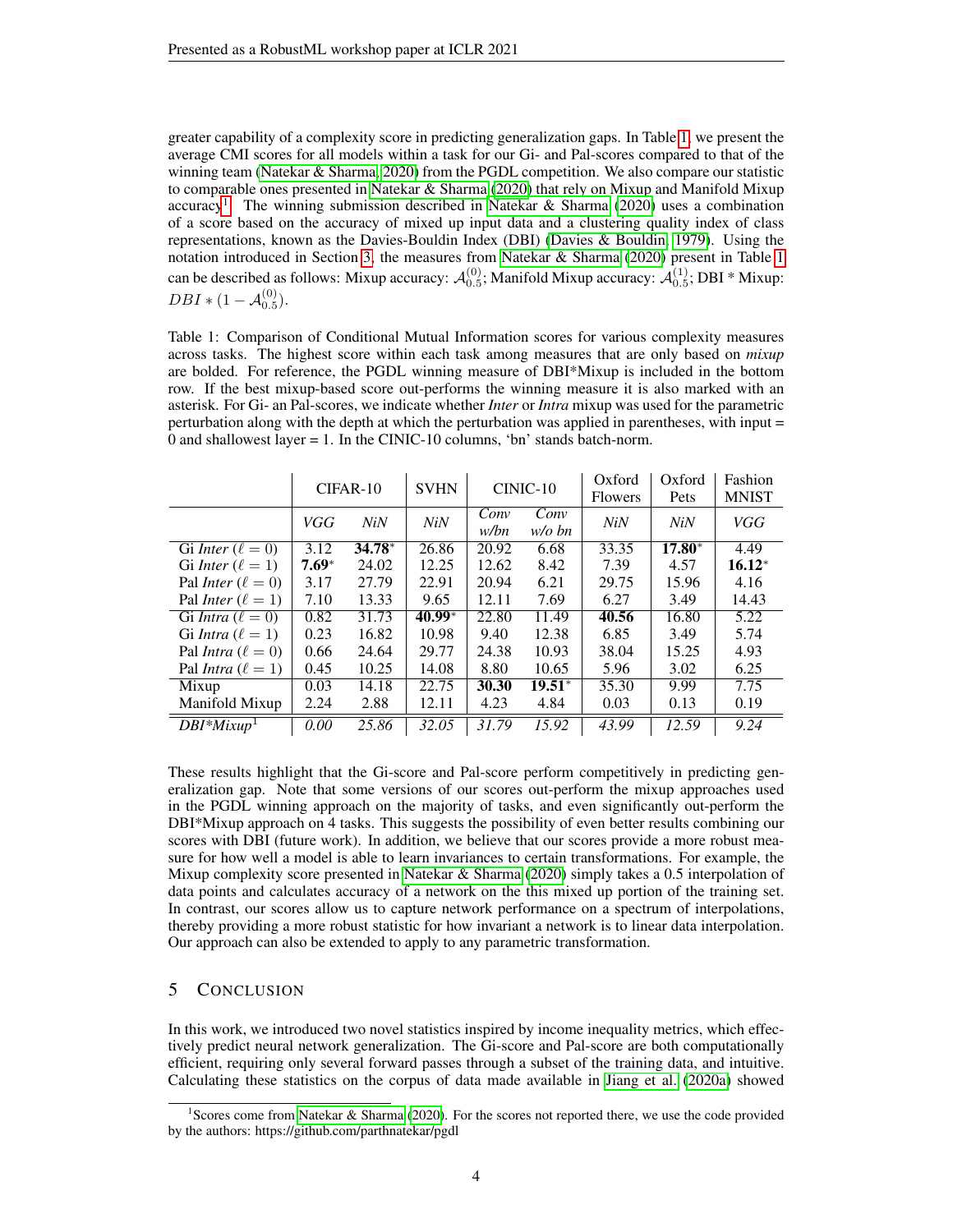that the our scores applied to linear interpolation between data points have strong performance in predicting a network's generalization gap.

In addition to this predictive capability of generalization, we believe that the Gi-score and Pal-score provide a useful criterion for evaluating networks and selecting which architecture or hyperparameter configuration is most invariant to a desired transformation. Because they rely on comparison with an idealized network that is unaffected by all magnitudes of a perturbation, future work will explore how these scores aid in discerning the extent to which a network has learned to be invariant to a given parametric transformation.

#### **ACKNOWLEDGMENTS**

The authors would like to thank the organizers of the Predicting Generalization in Deep Learning competition and workshop hosted at NeurIPS 2020 for providing a repository of pre-trained networks and their corresponding datasets and starter code for working with this corpus.

#### **REFERENCES**

- <span id="page-4-6"></span>Alex Cobham and Andy Sumner. Is it all about the tails? the palma measure of income inequality. *Center for Global Development working paper*, (343), 2013.
- <span id="page-4-9"></span>Luke N Darlow, Elliot J Crowley, Antreas Antoniou, and Amos J Storkey. Cinic-10 is not imagenet or cifar-10. *arXiv preprint arXiv:1810.03505*, 2018.
- <span id="page-4-12"></span>David L Davies and Donald W Bouldin. A cluster separation measure. *IEEE transactions on pattern analysis and machine intelligence*, (2):224–227, 1979.
- <span id="page-4-3"></span>Yiding Jiang, Dilip Krishnan, Hossein Mobahi, and Samy Bengio. Predicting the generalization gap in deep networks with margin distributions. In *International Conference on Learning Representations*, 2019. URL <https://openreview.net/forum?id=HJlQfnCqKX>.
- <span id="page-4-2"></span>Yiding Jiang, Pierre Foret, Scott Yak, Daniel M. Roy, Hossein Mobahi, Gintare Karolina Dziugaite, Samy Bengio, Suriya Gunasekar, Isabelle Guyon, and Behnam Neyshabur. Neurips 2020 competition: Predicting generalization in deep learning, 2020a.
- <span id="page-4-1"></span>Yiding Jiang, Behnam Neyshabur, Hossein Mobahi, Dilip Krishnan, and Samy Bengio. Fantastic generalization measures and where to find them. In *International Conference on Learning Representations*, 2020b. URL <https://openreview.net/forum?id=SJgIPJBFvH>.
- <span id="page-4-5"></span>Dhruva Kashyap, Natarajan Subramanyam, et al. Robustness to augmentations as a generalization metric. *arXiv preprint arXiv:2101.06459*, 2021.
- <span id="page-4-7"></span>Alex Krizhevsky, Geoffrey Hinton, et al. Learning multiple layers of features from tiny images. 2009.
- <span id="page-4-4"></span>Parth Natekar and Manik Sharma. Representation based complexity measures for predicting generalization in deep learning, 2020.
- <span id="page-4-8"></span>Yuval Netzer, Tao Wang, Adam Coates, Alessandro Bissacco, Bo Wu, and Andrew Y Ng. Reading digits in natural images with unsupervised feature learning. 2011.
- <span id="page-4-10"></span>Maria-Elena Nilsback and Andrew Zisserman. Automated flower classification over a large number of classes. In *2008 Sixth Indian Conference on Computer Vision, Graphics & Image Processing*, pp. 722–729. IEEE, 2008.
- <span id="page-4-11"></span>Omkar M Parkhi, Andrea Vedaldi, Andrew Zisserman, and CV Jawahar. Cats and dogs. In *2012 IEEE conference on computer vision and pattern recognition*, pp. 3498–3505. IEEE, 2012.
- <span id="page-4-0"></span>Saptarshi Sengupta, Sanchita Basak, Pallabi Saikia, Sayak Paul, Vasilios Tsalavoutis, Frederick Atiah, Vadlamani Ravi, and Alan Peters. A review of deep learning with special emphasis on architectures, applications and recent trends. *Knowledge-Based Systems*, 194:105596, 2020.